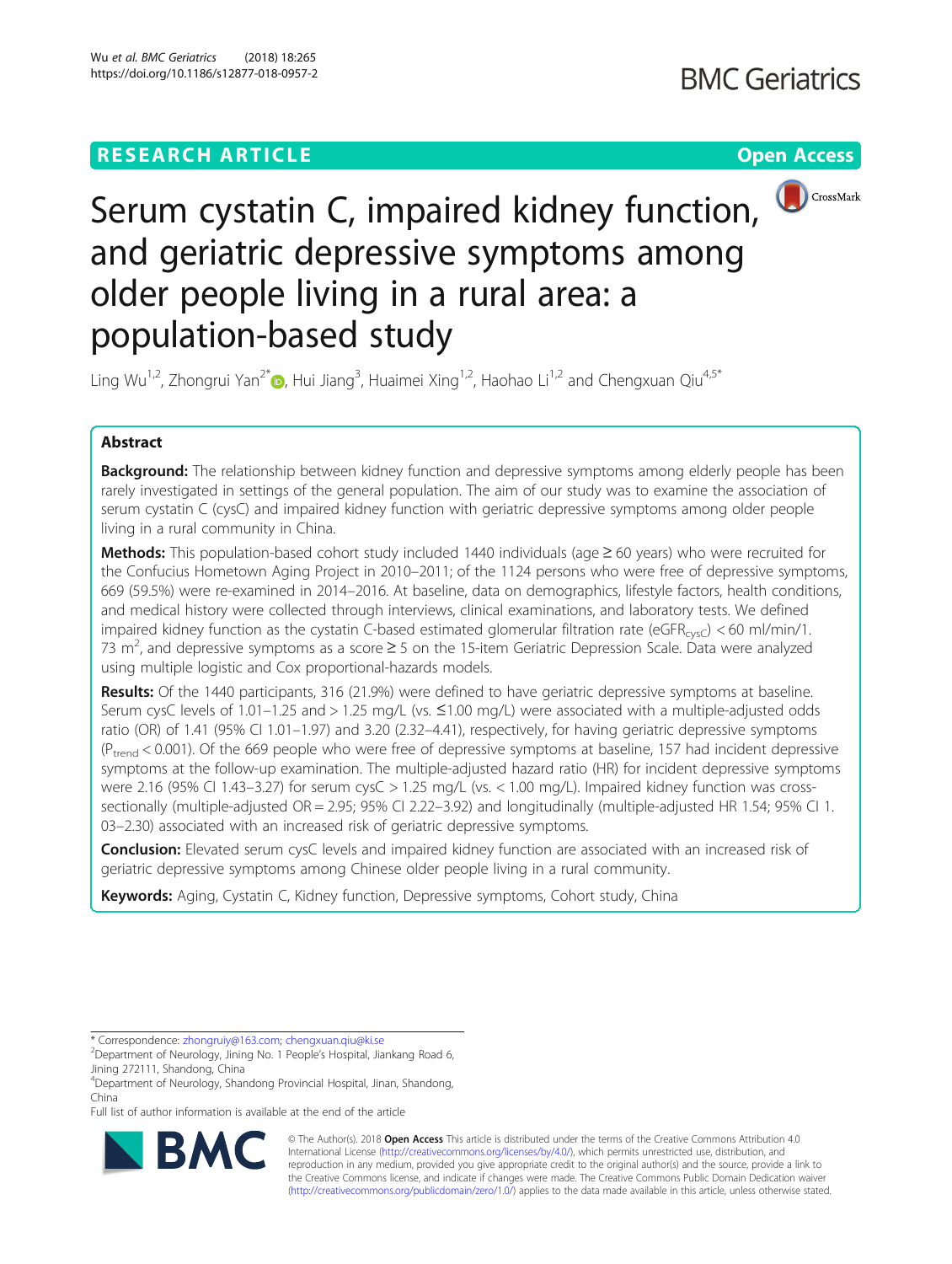# Background

As population ages, geriatric depression has become a public health concern. Depression in older people is related not only to poor health-related quality of life [\[1](#page-6-0)], but also to morbidity, mortality, and even suicide [\[2](#page-6-0)]. The Global Burden of Disease 2010 study identified that depressive disorder was a leading cause of years lived with disability (YLDs), and that major depressive disorder accounted for 8.2% of global YLDs [\[3\]](#page-6-0). In China, the meta-analyses showed that the prevalence of depression ranges from  $\sim$  20% to  $\sim$  30% among older adults living in communities, with the pooled prevalence being  $\sim$ 23% [\[4,](#page-6-0) [5\]](#page-6-0). However, depression has been both underdiagnosed and undertreated in primary care settings owing to common co-occurrence with other geriatric conditions in older adults [[6\]](#page-6-0). Therefore, it is particularly important to identify risk factors related to geriatric depression for possible intervention.

Chronic kidney disease or decreased renal function is increasingly common as people age [[7\]](#page-6-0). In US, chronic kidney disease, defined as an estimated glomerular filtration rate (eGFR) < 60 mL/min/1.73 m<sup>2</sup>, affected nearly one-third of community-dwelling adults aged over 70 years [\[8](#page-6-0)]. However, only a few population-based studies have so far examined the relationship between kidney function and depression in older adults, with mixed results. For instance, a cross-sectional study of Chinese older people aged 70–84 years indicated that eGFR < 60 mL/min/1.73 m<sup>2</sup> was associated with depressive symptoms [[9\]](#page-6-0), whereas the Singapore Longitudinal Aging Study found no association between the serum creatinine-based eGFR and depressive symptoms (defined as the 15-item Geriatric Depression Scale [GDS-15] score  $\geq$  5) [[10](#page-6-0)], and the cross-sectional survey of people over 60 years of age with diabetes in US suggested that only very low eGFR (< 29 mL/min/1.73  $m^2$ ) was associated with an increased risk of depressive symptoms [[11](#page-6-0)]. However, the population-based longitudinal studies of the relationship between measures of kidney function and geriatric depressive symptoms in older adults are still lacking, especially among Chinese elderly people living in rural areas.

Therefore, we hypothesize that increased serum cystatin C or impaired kidney function is associated with an increased risk of geriatric depressive symptoms in older people. We sought to test this hypothesis in this population-based cohort study of older adults who were living in a rural community in China.

# Methods

#### Study participants

This is a population-based cohort study. Study participants were derived from the Confucius Hometown Aging Project (CHAP), as fully described elsewhere [\[12](#page-6-0)].

Briefly, CHAP was aimed at exploring the role of cardiovascular risk factors and atherosclerotic mechanisms in aging and health. In the current study, we sought to specifically examine the associations of baseline serum cysC levels and impaired kidney function with depressive symptoms both at the baseline (cross-sectional association) and the follow-up (longitudinal association) examinations. At baseline (2010–2011), 1440 (82.6%) of the 1743 eligible participants who were aged ≥60 years and were living in the Xing Long Zhuang community nearby Qufu city (the hometown of Confucius) in Shandong, China were examined for CHAP; of these, 316 persons were defined to have depressive symptoms (GDS-15 score  $\geq$  5). In 2014–2016, we carried out the second wave of assessment in the same community for residents who were aged ≥60 years in June 2014, following a procedure similar to that of the baseline survey. In total, 669 (59.5%) of the 1124 persons who were free of depressive symptoms at baseline underwent the follow-up examination. Figure [1](#page-2-0) shows the flowchart of the study participants from baseline to the follow-up assessments.

Data collection for all phases of the CHAP study was approved by the Ethics Committee at the Jining No. 1 People's Hospital of Jining Medical University, Shandong, China. Written informed consent was obtained from all participants, or in the case of cognitively impaired persons, from a proxy (usually next-of-kin).

#### Data collection and definition

At baseline, data were collected by trained physicians through face-to-face interviews, clinical examination, and laboratory tests, as previously described [\[12\]](#page-6-0). We collected data on demographics, lifestyle factors (e.g. smoking and alcohol consumption), health conditions and health history (e.g. hypertension, diabetes, heart disease, stroke, cataract, chronic obstructive pulmonary disease (COPD), arthritis, nephritis, and tumor), and use of medications (e.g., antihypertensive agents and blood glucose-lowering drugs) following a structured questionnaire. Arterial blood pressure was measured twice in the sitting position after resting for at least 5 min, and the mean value of the two measurements was used for analysis. Peripheral blood samples were taken after an overnight fast, and fasting plasma glucose (FPG), serum cystatin C (cysC), high-density lipoprotein (HDL), low-density lipoprotein (LDL), and creatinine were analyzed using the enzymatic methods by an Automatic Biochemistry Analyzer (Olympus AU-400, Japan).

Body mass index (BMI) was calculated as the measured body weight in kilograms divided by the square of height in meters  $(kg/m^2)$ . Smoking status was divided into never and ever (current or former) smoking. Alcohol consumption was assessed based on the frequency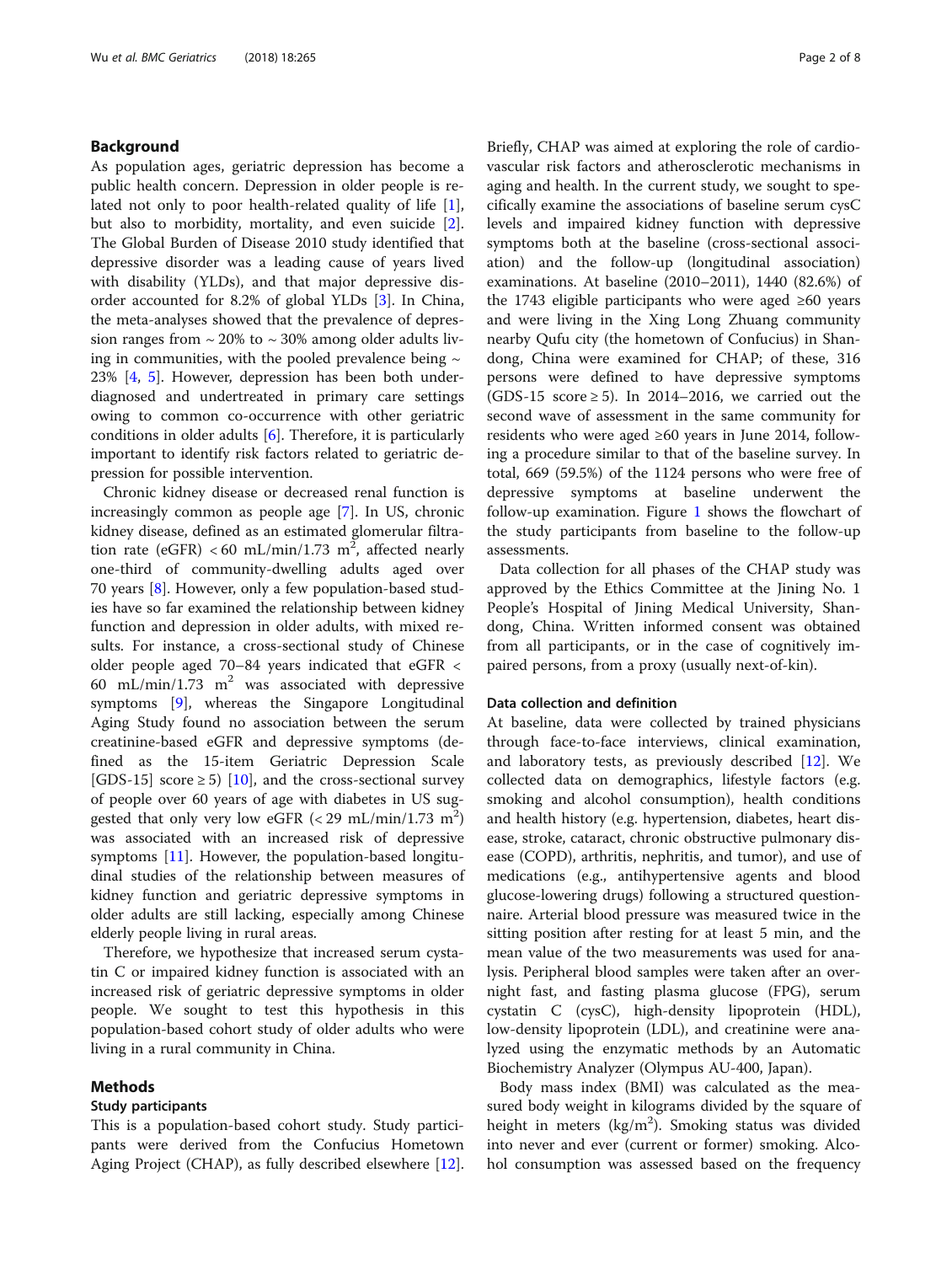<span id="page-2-0"></span>

and amount of alcohol intake in a typical day and was dichotomized into yes vs. no. Hypertension was defined as blood pressure  $\geq$  140/90 mmHg or currently using antihypertensive drugs [[13](#page-6-0)]. Diabetes was defined as having a self-reported history of physician's diagnosis of diabetes, FPG ≥7.0 mmol/L or current use of hypoglycemic agents or insulin injection [[14](#page-6-0)]. Heart disease, stroke, cataract, COPD, nephritis, and tumor were ascertained through clinical examination, electrocardiogram test, or self-reported physician's diagnosis or currently taking relevant medications.

Global cognitive function was assessed using the validated Chinese version of the Mini-Mental State Examination (MMSE) [[15\]](#page-6-0). Cognitive impairment was defined according to the education-based cutoff scores on MMSE  $[16]$  $[16]$ , i.e., an MMSE score  $\leq 17$  for persons without formal schooling,  $\leq 20$  for those with 1–6 years of education, and  $\leq 24$  for those with  $\geq 7$  years of education. Physical functioning was assessed using the Katz's basic activities of daily living (ADL) [\[17](#page-6-0)], which involves six self-care activities of bathing, dressing, toileting, continence, transferring, and self-feeding. Participants who were not able to carry out at least one of the six tasks were considered to have disability in basic ADL.

### Kidney function

We calculated the eGFR according to the following equations based on serum cysC (eGFR $_{\rm cvsC}$ ) [\[18](#page-7-0)]: eGFR- $_{\text{cysC}}$  = 133× (cysC/0.8)<sup>-0.499</sup> × 0.996<sup>age</sup> [× 0.932 if female] (if cysC ≤0.8 mg/L); eGFR<sub>cysC</sub> = 133 × (cysC/0.8)<sup>-1.328</sup> × 0.996<sup>age</sup> [ $\times$  0.932 if female] (if cysC  $>$  0.8 mg/L). Impaired kidney function was defined as  $eGFR_{\text{cyc}} < 60 \text{ ml/m}$ min/1.73 m<sup>2</sup> [\[19](#page-7-0)].

# Geriatric depressive symptoms

The GDS-15 tool was used to assess the presence of geriatric depressive symptoms at both baseline and follow-up examinations. We considered depressive symptoms to be present if a GDS-15 score  $\geq$  5, a cut-off that has been widely used for screening depression in older adults, with fairly high sensitivity and specificity (ranging from  $\sim$  75% to  $\sim$  95%) when evaluated against the clinical criteria (e.g., DSM-IV criteria) [[10,](#page-6-0) [20](#page-7-0)–[22](#page-7-0)].

# Statistical analysis

Baseline characteristics of study participants by having depressive symptoms at baseline were compared using t test for continuous variables and  $\chi^2$  test for categorical variables. We categorized the serum cysC level into  $\leq 1.0$ , 1.01–1.25, and > 1.25 mg/L [[23\]](#page-7-0). We examined both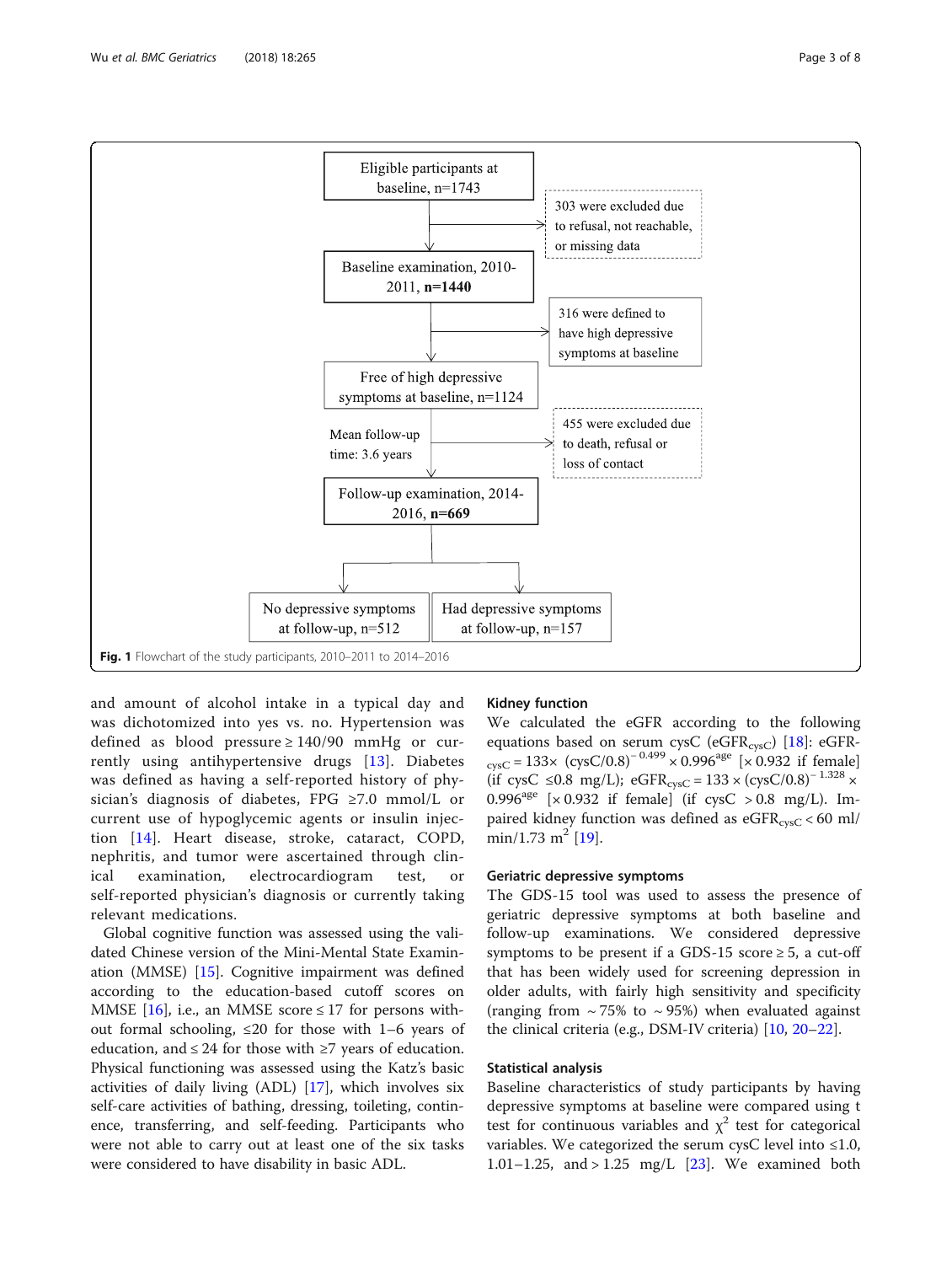<span id="page-3-0"></span>cross-sectional and longitudinal associations of serum cysC and impaired kidney function with geriatric depressive symptoms. For the cross-sectional association, we used multiple logistic regression model to estimate the odds ratio (OR) and 95% confidence interval (CI) of having geriatric depressive symptoms associated with baseline serum cysC levels and impaired kidney function. To explore the longitudinal association, Cox proportional-hazards models were constructed in participants who were free of depressive symptoms at baseline to estimate the hazard ratio (HR) and 95% CI of having depressive symptoms at the follow-up associated with serum cysC levels and impaired kidney function at baseline. In the Cox models, the follow-up time from the date of baseline assessment to the date of follow-up examination was used as the time scale. For both cross-sectional and longitudinal associations, we reported results from three models, in which we controlled for different factors that potentially confounded the examined associations: model 1 was controlled for age, gender, and education (in years); model 2 was additionally controlled for alcohol consumption and history of chronic diseases

(e.g. hypertension, heart disease, stroke, cataract, nephritis, arthritis, COPD); and model 3 was further controlled for MMSE score and ADL-disability. We considered  $p < 0.05$ (α) for a two-tailed test to be statistically significant. IBM SPSS Statistics 19.0 for Windows (Armonk, NY: IBM Corp.) was used for all analyses.

## Results

At baseline, the mean age of the 1440 participants was 68.5 years (SD, 4.9), and 60% were women. Of them, 316 had geriatric depressive symptoms, which resulted in the overall prevalence of 21.9%, with the prevalence being higher in women than in men  $(24.8\% \text{ vs. } 17.7\%, p =$ 0.002). Compared with people without geriatric depressive symptoms, those with depressive symptoms were older and had a higher prevalence of chronic health conditions (e.g., hypertension, heart disease, stroke, COPD, cataract, arthritis, and ADL-disability) (Table 1). Furthermore, people with depressive symptoms had a higher level of LDL, serum cysC, and creatinine, but a lower level of HDL,  $eGFR_{\text{cyc}}$ , and MMSE score than those

**Table 1** Baseline characteristics of study participants according to depressive symptoms at baseline

| Characteristics                               | Total sample<br>$(n = 1440)$ | Depressive symptoms |                 |            |
|-----------------------------------------------|------------------------------|---------------------|-----------------|------------|
|                                               |                              | No $(n = 1124)$     | Yes $(n = 316)$ | $p$ -value |
| Female, n (%)                                 | 864 (60.0)                   | 650 (75.2)          | 214 (24.8)      | 0.002      |
| Age (years), mean (SD)                        | 68.5 (4.9)                   | 68.3 (4.9)          | 69.4(5.1)       | 0.001      |
| Education (years), mean (SD)                  | 3.9(3.4)                     | 4.0(3.4)            | 3.7(3.3)        | 0.180      |
| BMI ( $\text{kg/m}^2$ ), mean (SD)            | 26.4(8.1)                    | 26.5(8.9)           | 26.2(4.2)       | 0.599      |
| Current smoking <sup>a</sup> , n (%)          | 206 (14.3)                   | 162 (14.4)          | 44 (13.9)       | 0.970      |
| Alcohol consumption <sup>a</sup> , n $(\%)$   | 299 (20.8)                   | 247 (22.0)          | 52 (16.5)       | 0.018      |
| Hypertension, n (%)                           | 768 (53.3)                   | 573 (51.0)          | 195 (61.7)      | 0.001      |
| Diabetes, n (%)                               | 322 (22.4)                   | 246 (21.9)          | 76 (24.1)       | 0.415      |
| Heart disease <sup>a</sup> , n (%)            | 486 (33.8)                   | 357 (31.8)          | 129 (40.8)      | 0.009      |
| Stroke <sup>a</sup> , n (%)                   | 124(8.6)                     | 86(7.7)             | 38 (12.0)       | 0.044      |
| Cataract, n (%)                               | 200 (13.9)                   | 145 (12.9)          | 55 (17.4)       | 0.041      |
| $COPDa$ , n $(\%)$                            | 199 (13.8)                   | 142 (12.6)          | 57 (18.0)       | 0.029      |
| Arthritis <sup>a</sup> , n (%)                | 518 (36.0)                   | 384 (34.2)          | 134 (42.4)      | 0.015      |
| Nephritis <sup>a</sup> , n (%)                | 69 (4.8)                     | 52 (4.6)            | 17(5.4)         | 0.763      |
| Tumor, n (%)                                  | 51(3.5)                      | 37(3.3)             | 14(4.4)         | 0.333      |
| cysC (mg/L), mean (SD)                        | 0.99(0.29)                   | 0.97(0.29)          | 1.09(0.26)      | < 0.001    |
| HDL (mmol/L), mean (SD)                       | 1.49(0.44)                   | 1.50(0.42)          | 1.44(0.49)      | 0.023      |
| LDL (mmol/L), mean (SD)                       | 2.69(0.85)                   | 2.67(0.85)          | 2.78(0.87)      | 0.045      |
| Creatinine (µmol/L), mean (SD)                | 70.5 (21.8)                  | 69.7 (22.8)         | 73.3 (17.7)     | 0.010      |
| eGFR (ml/min/1.73 m <sup>2</sup> ), mean (SD) | 81.3 (30.6)                  | 84.2 (31.7)         | 71.2 (23.4)     | < 0.001    |
| MMSE score, mean (SD)                         | 26.2(4.5)                    | 26.4(4.4)           | 25.5(4.8)       | 0.002      |
| ADL-disability, n (%)                         | 32(2.2)                      | 12(1.1)             | 20(6.3)         | < 0.001    |

Abbreviations: BMI body mass index, COPD chronic obstructive pulmonary disease, cysC cystatin C, HDL high-density lipoprotein, LDL low-density lipoprotein, eGFR estimated glomerular filtration rate, MMSE mini-mental state examination, ADL activities of daily living

<sup>a</sup>Numbers of subjects with missing values were 5 for smoking, 11 for alcohol consumption, 1 for stroke, 3 for heart disease, 4 for COPD, 2 for arthritis, and 3 for nephritis. In the subsequent analyses, subjects with missing values were placed in the non-exposure group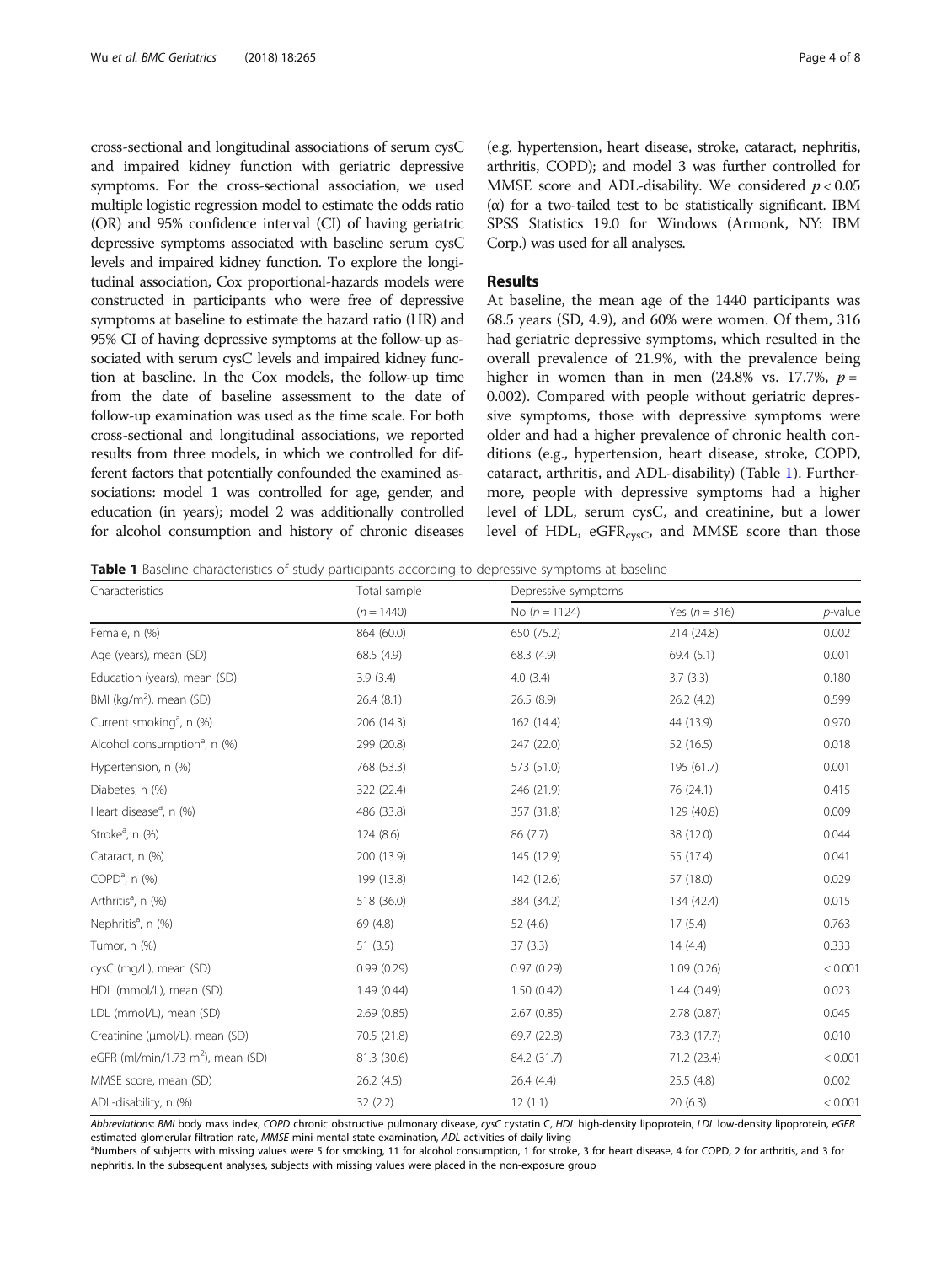without depressive symptoms. The two groups had no significant difference in educational level, BMI, smoking, diabetes, nephritis, and tumor (Table [1\)](#page-3-0).

For the baseline cross-sectional relationship, compared to people with serum cysC level of ≤1.00 mg/l, those with levels of 1.01–1.25 and > 1.25 mg/l had an increased likelihood of having geriatric depressive symptoms, with the multiple-adjusted OR (95% CI) being 1.41 (1.01–1.97) and 3.20 (2.32–4.41), respectively ( $p$  for linear trend < 0.001). Impaired kidney function (eGFR $_{\rm cyc}$ <60 ml/min/1.73 m<sup>2</sup>) was significantly associated with an increased likelihood of having depressive symptoms (multiple-adjusted OR = 2.95; 95% CI 2.22–3.92) (Table 2).

At an average 3.6 years (SD, 0.62) of follow-up, 157 out of the 669 persons who had no depressive symptoms at baseline were ascertained to have incident geriatric depressive symptoms. People who developed incident depressive symptoms at the follow-up were more likely to be female and to have lower education than those who did not. Cox regression analysis suggested that having an elevated serum cysC level  $(> 1.25 \text{ vs.} < 1.00 \text{ mg/L})$ was significantly associated with an increased HR of having incident depressive symptoms, even in model 3 when controlling for multiple potential confounders  $(HR =$ 2.16, 95% CI 1.43–3.27) (p for linear trend < 0.001) (Table [3\)](#page-5-0). Impaired kidney function at baseline was significantly associated with a 54% increased risk of incident geriatric depressive symptoms detected at the follow-up assessment (multiple-adjusted HR 1.54; 95% CI 1.03–2.30) (Table [3\)](#page-5-0).

# **Discussion**

In this community-based cohort study, we found that geriatric depressive symptoms affected more than

one-fifth of Chinese older adults who were living in a rural area. In addition, both the cross-sectional and longitudinal data suggested that higher levels of serum cysC were associated with an increased risk of having geriatric depressive symptoms in a dose-response manner, even after adjusting for multiple potential confounders, including sociodemographic factors, lifestyles, cardiovascular disorders, cognitive function, and physical disability. Finally, impaired kidney function, when assessed based on eGFR $_{\text{cvsC}}$ , was associated with both prevalent and incident geriatric depressive symptoms, independent of multiple confounders. This study suggests that high serum cysC levels and impaired kidney function may be risk factors for depressive symptoms in geriatric populations.

The relationship between renal function and depression among older adults has rarely been explored so far in the general population settings. The cross-sectional data from the Maastricht Study of older adults indicated that albuminuria was associated with incidence of depressive symptoms, whereas the reduced eGFR based on creatinine and cystatin C (eGFR $_{Cr-cyc}$ ) was not associated with minor or major depressive episodes [\[24](#page-7-0)]. The follow-up data from the US Health, Aging and Body Composition Study of community-dwelling older adults suggested that an elevated serum cysC level was associated with a 2-fold increased risk of depression, but impaired renal function, assessed based on  $eGFR<sub>Cr-cvSC</sub>$ 60 ml/min/1.73 m<sup>2</sup>, was not related to depression [\[25](#page-7-0)]. Of note, some of the previous studies that do not show an association between reduced eGFR and depressive symptoms in older adults have used either serum creatinine or a combination of serum creatinine and cysC to assess eGFR [[10](#page-6-0), [24,](#page-7-0) [25\]](#page-7-0). Because creatinine excretion

**Table 2** Cross-sectional associations of serum cystatin C and impaired kidney function with prevalent geriatric depressive symptoms  $(n - 1440)$ 

| $U = 1 + U$                    |          |                                      |                      |                     |  |  |
|--------------------------------|----------|--------------------------------------|----------------------|---------------------|--|--|
| Serum cystatin C               | N/n      | Odds ratio (95% confidence interval) |                      |                     |  |  |
| or impaired kidney<br>function |          | Model 1 <sup>ª</sup>                 | Model 2 <sup>ª</sup> | Model $3^a$         |  |  |
| Cystatin C, mg/L               |          |                                      |                      |                     |  |  |
| $\leq 1.00$                    | 768/119  | 1.00 (reference)                     | 1.00 (reference)     | 1.00 (reference)    |  |  |
| $1.01 - 1.25$                  | 360/79   | 1.43 (1.03-1.98)                     | $1.40(1.004 - 1.95)$ | 1.41 (1.009-1.97)   |  |  |
| >1.25                          | 312/118  | 3.25 (2.39-4.42)                     | 3.30 (2.40-4.50)     | $3.20(2.32 - 4.41)$ |  |  |
| P for trend                    |          | < 0.001                              | < 0.001              | < 0.001             |  |  |
| Impaired kidney function       |          |                                      |                      |                     |  |  |
| No                             | 1070/176 | 1.00 (reference)                     | 1.00 (reference)     | 1.00 (reference)    |  |  |
| Yes                            | 370/140  | 3.07 (2.34-4.03)                     | $3.03(2.30-4.01)$    | 2.95 (2.22-3.92)    |  |  |

N/n indicates number of subjects/number of persons with depressive symptoms

Abbreviations: MMSE mini-mental state examination, ADL activities of daily living

<sup>a</sup>Model 1 was adjusted for age, sex, and education; model 2 was additionally adjusted for alcohol consumption, hypertension, stroke, heart disease, cataract, chronic obstructive pulmonary disease, nephritis, and arthritis; and in model 3, MMSE score and ADL-disability were added to model 2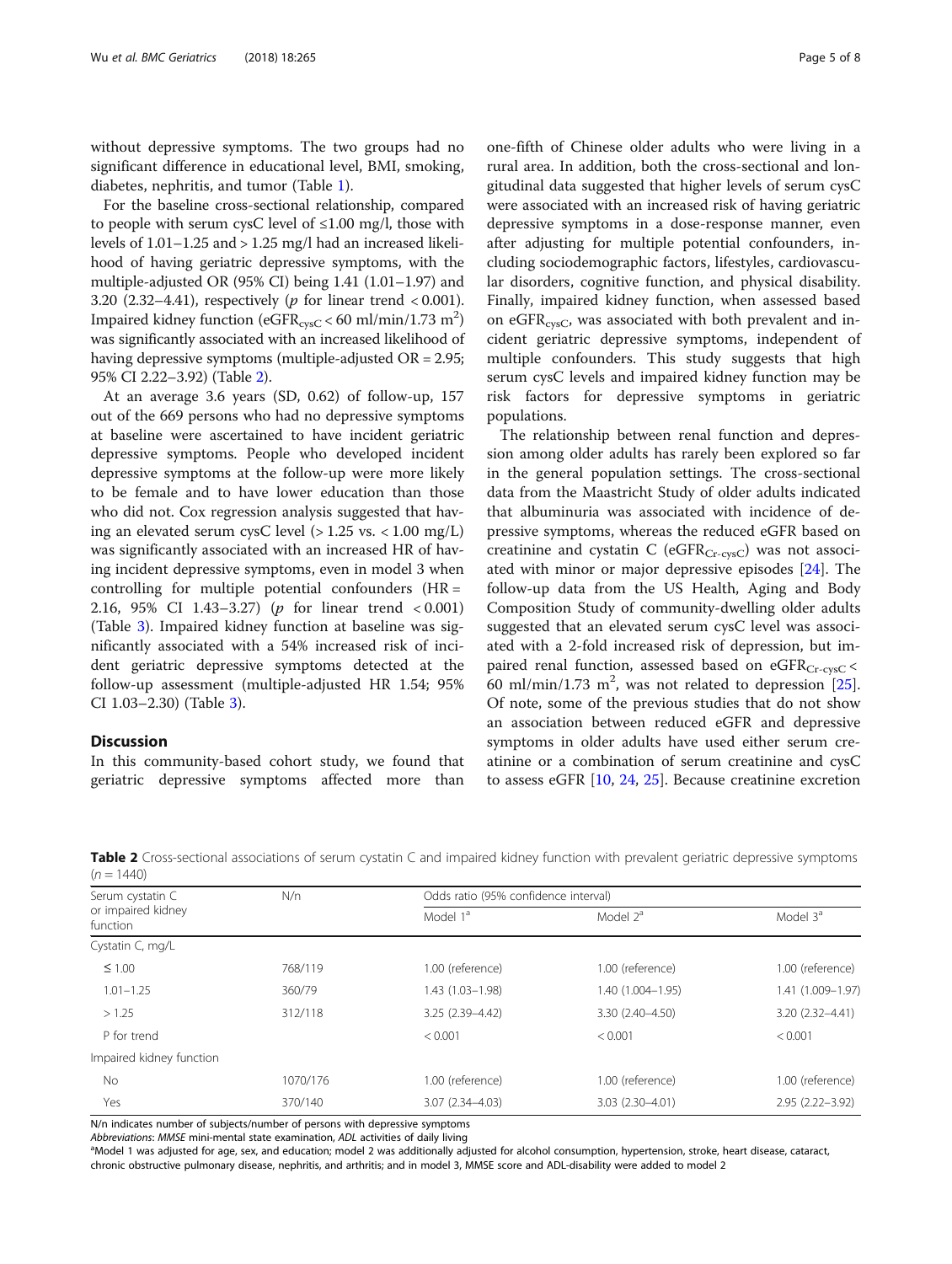| Serum cystatin C               | N/n     |                      | Hazard ratio (95% confidence interval) |                     |  |  |
|--------------------------------|---------|----------------------|----------------------------------------|---------------------|--|--|
| or impaired kidney<br>function |         | Model 1 <sup>a</sup> | Model $2^a$                            | Model $3^a$         |  |  |
| Cystatin C, mg/L               |         |                      |                                        |                     |  |  |
| $\leq 1.00$                    | 388/78  | 1.00 (reference)     | 1.00 (reference)                       | 1.00 (reference)    |  |  |
| $1.01 - 1.25$                  | 175/40  | $1.11(0.75 - 1.65)$  | $1.22(0.82 - 1.81)$                    | $1.21(0.81 - 1.80)$ |  |  |
| >1.25                          | 106/39  | $2.20(1.48 - 3.27)$  | $2.23(1.48-3.34)$                      | $2.16(1.43 - 3.27)$ |  |  |
| p for linear trend             |         | 0.001                | 0.001                                  | 0.001               |  |  |
| Impaired kidney function       |         |                      |                                        |                     |  |  |
| No                             | 544/122 | 1.00 (reference)     | 1.00 (reference)                       | 1.00 (reference)    |  |  |
| Yes                            | 125/35  | 1.57 (1.06-2.32)     | 1.57 (1.05-2.34)                       | $1.54(1.03 - 2.30)$ |  |  |

<span id="page-5-0"></span>Table 3 Longitudinal associations of serum cystatin C and impaired kidney function with incident geriatric depressive symptoms  $(n = 669)$ 

N/n indicates number of subjects/number of persons with depressive symptoms

Abbreviations: MMSE mini-mental state examination, ADL activities of daily living

<sup>a</sup>Model 1 was adjusted for age, sex, and education; model 2 was additionally adjusted for alcohol consumption, hypertension, stroke, heart disease, cataract,

chronic obstructive pulmonary disease, nephritis, and arthritis; and in model 3, MMSE score and ADL-disability were added to model 2

is dependent on age, muscle mass, and nutritional status, especially among older adults, serum cysC has been considered to be more accurate and more sensitive in assessing renal function [\[26](#page-7-0), [27](#page-7-0)]. Indeed, we did not find any association between serum creatinine and depressive symptoms (data not shown). When estimating the eGFR based on serum cysC, we found that reduced eGFR $_{\text{cvsC}}$ or impaired kidney function was associated both cross-sectionally and longitudinally with an increased risk of having geriatric depressive symptoms among Chinese older adults. This is consistent with a cross-sectional study among Chinese older people (age 70–84 years), in which impaired kidney function was associated with a 1.71-fold increased likelihood of having depressive symptoms (GDS-15 score  $\geq$  5) [\[9](#page-6-0)].

The biological and pathological mechanisms linking serum cysC and impaired kidney function with geriatric depressive symptoms are not fully understood, but multiple pathways are supposed to be involved. First, impaired kidney function or reduced eGFRcvsC due to glomerular small vessel disease has been correlated with subclinical cerebral microvascular disease in older adults [[28,](#page-7-0) [29\]](#page-7-0). Further, cerebral microvascular dysfunction and diseases in brain regions involved in mood regulation were associated with late-life depression ("vascular depression") [\[30](#page-7-0), [31\]](#page-7-0). Thus, impaired kidney function or reduced eGFR might be linked with late-life depressive symptoms through cerebral small vessel disease. Second, serum cysC, as a cysteine protease inhibitor, affects the migration of neutrophils and involves the inflammatory process [\[32](#page-7-0), [33\]](#page-7-0), which may impair function of the brain-serotonin system and stimulate the activation of the hypothalamus-pituitary-adrenal axis to cause depressive symptoms through inflammation pathway [[34\]](#page-7-0). In addition, the population-based studies of older adults have linked inflammatory markers (e.g., C-reactive protein, IL-6, and TNF-α receptor 1) with elevated serum cysC or impaired kidney function defined by  $eGFR_{cyc}$ [[35,](#page-7-0) [36\]](#page-7-0). The meta-analysis of population-based studies also supported an association of several inflammatory markers with depression in older adults [\[37](#page-7-0)], suggesting the involvement of inflammation in the development of depression. Thus, inflammatory mechanisms may mediate the relationship between serum cysC and depressive symptoms. Of note, our data showed that the association of high serum cysC and impaired kidney function with depressive symptoms was present independent of the inflammation-related diseases such as atherosclerotic disorders, arthritis, and cognitive and functional impairment, suggesting that additional pathways may be involved in linking high serum cysC with geriatric depressive symptoms.

Our cohort study involved both cross-sectional and longitudinal data of older adults who were living in a rural area in China. Moreover, we collected comprehensive data (e.g., demographics, lifestyles, health history, and cognitive and physical functioning) following a standard approach. Thus, we were able to control for a broad range of potential confounding factors. However, our study also has limitations. First, we used GDS-15 to assess geriatric depressive symptoms instead of a clinical diagnosis of depression, although the GDS-15 cut-off score  $\geq$  5, as a widely screening instrument for major depressive disorders in older adults, did show high sensitivity and specificity in geriatric populations [[10,](#page-6-0) [21](#page-7-0), [22](#page-7-0)]. Second, we used the cysC-based eGFR as an approximation of glomerular filtration rate instead of a direct measurement, although eGFR has been widely used to define kidney function. Finally, the study population was derived from a single rural community in Eastern China,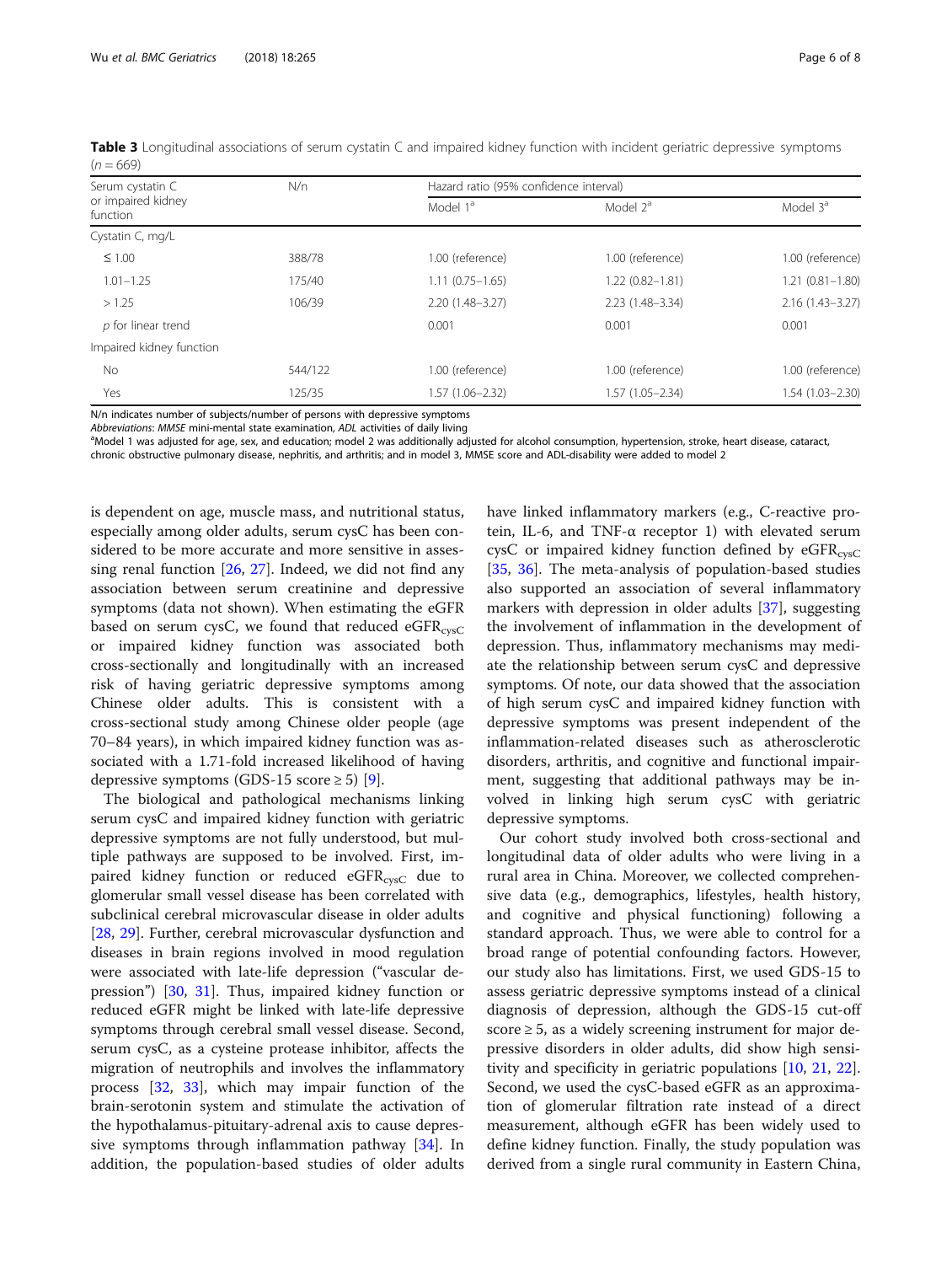<span id="page-6-0"></span>where people had relatively low education and low socioeconomic position. Thus, caution is needed when generalizing our results to other populations.

# Conclusion

This population-based cohort study showed that depressive symptoms were common among Chinese older adults living in a rural community and that high serum cysC levels and impaired kidney function (assessed using serum cysC-based eGFR) were associated with an increased risk of having geriatric depressive symptoms. While our findings warrant further confirmation in other populations, this study suggests that psychological interventions among older adults with impaired kidney function may help reduce the risk of geriatric depression.

#### Abbreviations

ADL: Activities of daily living; BMI: Body mass index; CHAP: The Confucius Hometown Aging Project; CI: Confidence interval; COPD: Chronic obstructive pulmonary disease; CysC: Cystatin C; eGFR<sub>cysC</sub>: Cystatin C-based estimated glomerular filtration rate; FPG: Fasting plasma glucose; GDS-15: The 15-item Geriatric Depression Scale; HDL: High-density lipoprotein; HR: Hazard ratio; LDL: Low-density lipoprotein; MMSE: Mini-Mental State Examination; OR: Odds ratio

#### Acknowledgements

The authors would like to thank all the study participants for their contribution to the Confucius Hometown Aging Project.

#### Funding

The Confucius Hometown Aging Project (CHAP) was supported in part by grants from the Department of Science and Technology (2008GG30002058), the Department of Health (2009–067), and the Department of Natural Science Foundation (ZR2010HL031) in Shandong, China and by the Young Scholar Grant for Strategic Research in Epidemiology at Karolinska Institutet, Stockholm, Sweden. Dr. C Qiu received grants from the Swedish Research Council (grants no.: 2017–00740 and 2017–05819), the Swedish Research Council for Health, Working Life and Welfare (grant no.: 2014–01382), Stockholm, Sweden, and the Taishan Scholar Program of Shandong Province, China.

#### Availability of data and materials

The datasets used and/or analyzed during the current study are available from the corresponding author on reasonable request (Dr Zhongrui Yan, email: zhongruiy@163.com).

#### Authors' contributions

LW, ZY, and CQ designed the study. ZY and HJ obtained the data. LW, HX, and HL analyzed the data. LW and CQ drafted the paper. LW, HX, and HL had full access to all the data in this study and take responsibility for the integrity of the data and accuracy of the data analysis. ZY and CQ supervised this study. All authors made critical revisions and approved the submission.

# Ethics approval and consent to participate

Data collection for all phases of the Confucius Hometown Aging Project was approved by the Ethics Committee at the Jining No. 1 People's Hospital of Jining Medical University, Shandong, China. Written informed consent was obtained from all participants, or in the case of cognitively impaired persons, from a proxy (usually next-of-kin).

### Consent for publication

Not applicable.

#### Competing interests

The authors declare that they have no competing interests.

# Publisher's Note

Springer Nature remains neutral with regard to jurisdictional claims in published maps and institutional affiliations.

#### Author details

<sup>1</sup>Cheeloo College of Medicine, Shandong University, Jinan, Shandong, China <sup>2</sup>Department of Neurology, Jining No. 1 People's Hospital, Jiankang Road 6 Jining 272111, Shandong, China. <sup>3</sup>Xing Long Zhuang Hospital, Shandong Yankuang Group, Jining, Shandong, China. <sup>4</sup>Department of Neurology, Shandong Provincial Hospital, Jinan, Shandong, China. <sup>5</sup>Aging Research Center, Department of Neurobiology, Care Sciences and Society, Karolinska Institutet-Stockholm University, Widerströmska Huset, Tomtebodavägen 18A, 171 65 Solna, Sweden.

# Received: 3 March 2018 Accepted: 18 October 2018 Published online: 06 November 2018

#### References

- 1. Sivertsen H, Bjørkløf GH, Engedal K, Selbæk G, Helvik AS. Depression and quality of life in older persons: a review. Dement Geriatr Cogn Disord. 2015; 40:311–39.
- 2. Fiske A, Wetherell JL, Gatz M. Depression in older adults. Annu Rev Clin Psychol. 2009;5:363–89.
- 3. Ferrari AJ, Charlson FJ, Norman RE, Patten SB, Freedman G, Murray CJ, Vos T, Whiteford HA. Burden of depressive disorders by country, sex, age, and year: findings from the global burden of disease study 2010. PLoS Med. 2013;10: e1001547.
- 4. Li D, Zhang DJ, Shao JJ, Qi XD, Tian L. A meta-analysis of the prevalence of depressive symptoms in Chinese older adults. Arch Gerontol Geriatr. 2014;58:1–9.
- 5. Zhang L, Xu Y, Nie H, Zhang Y, Wu Y. The prevalence of depressive symptoms among the older in China: a meta-analysis. Int J Geriatr Psychiatry. 2012;27:900–6.
- 6. Kok RM, Reynolds CF 3rd. Management of depression in older adults: a review. JAMA. 2017;317:2114–22.
- 7. Bowling CB, Sharma P, Fox CS, O'Hare AM, Muntner P. Prevalence of reduced estimated glomerular filtration rate among the oldest old from 1988-1994 through 2005-2010. JAMA. 2013;310:1284–6.
- Coresh J, Selvin E, Stevens LA, Manzi J, Kusek JW, Eggers P, Van Lente F, Levey AS. Prevalence of chronic kidney disease in the United States. JAMA. 2007;298:2038–47.
- 9. Liu Q, Li YX, Hu ZH, Jiang XY, Li SJ, Wang XF. Reduced estimated glomerular filtration rate is associated with depressive symptoms in elder Chinese: a population-based cross-sectional study. Neurosci Lett. 2017;666:127–32.
- 10. Feng L, Yap KB, Ng TP. Depressive symptoms in older adults with chronic kidney disease: mortality, quality of life outcomes, and correlates. Am J Geriatr Psychiatry. 2013;21:570–9.
- 11. Campbell KH, Huang ES, Dale W, Parker MM, John PM, Young BA, Moffet HH, Laiteerapong N, Karter AJ. Association between estimated GFR, healthrelated quality of life, and depression among older adults with diabetes: the diabetes and aging study. Am J Kidney Dis. 2013;62:541–8.
- 12. Liang Y, Yan Z, Sun B, Cai C, Jiang H, Song A, Qiu C. Cardiovascular risk factor profiles for peripheral artery disease and carotid atherosclerosis among Chinese older people: a population-based study. PLoS One. 2014;9:e85927.
- 13. Wang R, Yan Z, Liang Y, Tan EC, Cai C, Jiang H, Song A, Qiu C. Prevalence and patterns of chronic disease pairs and multimorbidity among older Chinese adults living in a rural area. PLoS One. 2015;10:e0138521.
- 14. Song A, Liang Y, Yan Z, Sun B, Cai C, Jiang H, Qiu C. Highly prevalent and poorly controlled cardiovascular risk factors among Chinese elderly people living in the rural community. Eur J Prev Cardiol. 2014;21:1267–74.
- 15. Yan Z, Liang Y, Shi J, Cai C, Jiang H, Song A, Qiu C. Carotid stenosis and cognitive impairment amongst older Chinese adults living in a rural area: a population-based study. Eur J Neurol. 2016;23:201–4.
- 16. Cui GH, Yao YH, Xu RF, Tang HD, Jiang GX, Wang Y, Wang G, Chen SD, Cheng Q. Cognitive impairment using education-based cutoff points for CMMSE scores in elderly Chinese people of agricultural and rural Shanghai China. Acta Neurol Scand. 2011;124:361–7.
- 17. Welmer AK, Liang Y, Angleman S, Santoni G, Yan Z, Cai C, Qiu C. Vascular risk factor burden, atherosclerosis, and functional dependence in old age: a population-based study. Int J Behav Med. 2014;21:597–604.